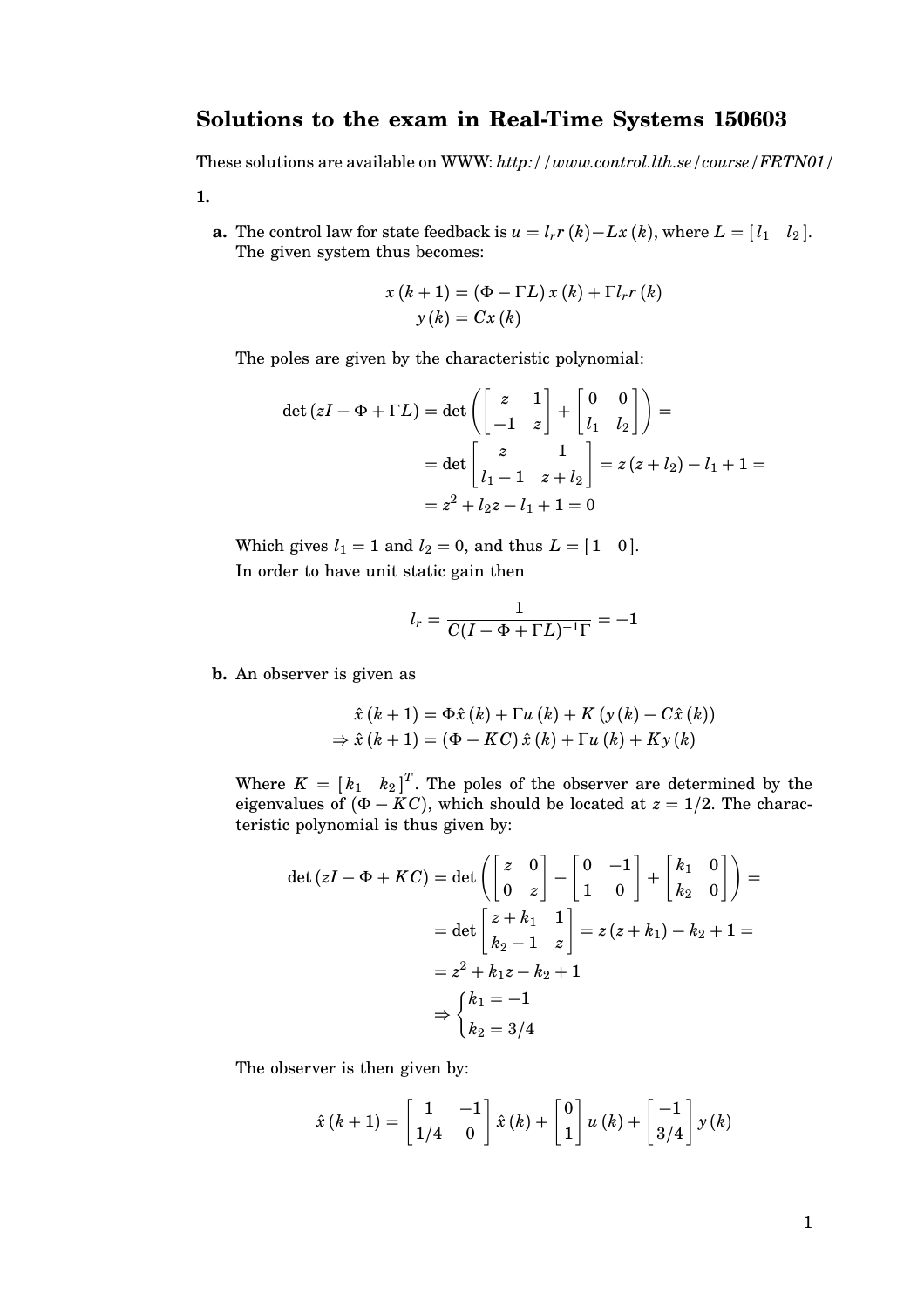**2.** The Laplace transfer function of the system is

$$
G(s) = C(sI - A)^{-1}B = \frac{3}{(s+1)(s-2)} = -\frac{1}{2}\frac{-2}{s-2} - \frac{1}{s+1}
$$

.

The two terms can be seen as two parallel systems and we can sample them separately and add the results. The zoh-sampled system is then found in the formula sheet Zero-order hold table as

$$
H(z) = -\frac{1}{2} \frac{1 - e^{2h}}{z - e^{2h}} - \frac{1 - e^{-h}}{z - e^{-h}}.
$$

The problem can also be solved with the Laplace transform method.  $\Phi$  is calculated as

$$
\Phi = \mathcal{L}^{-1}\{(sI - A)^{-1}\}\Big|_{t=h} = \begin{bmatrix} e^{-h} & \frac{e^{2h} - e^{-h}}{3} \\ 0 & e^{2h} \end{bmatrix}
$$

Γ can then be found using

$$
\Gamma = \int_0^h e^{As} B ds = \left[ \frac{\frac{(e^h - 1)2(2e^{-h} + 1)}{3}}{e^{2h} - 1} \right]
$$

And to get the pulse-transfer function we do

$$
H(z)=C(zI-\Phi)^{-1}\Gamma=\frac{\left(3e^h-e^{3h}-2\right)z+\left(3e^{2h}-2e^{3h}-1\right)}{2e^h z^2+\left(-2e^{3h}-2\right)z+2e^{2h}}
$$

**3.**

**a.** To find *y*(3) we iterate the system equation.

$$
x(1) = \Phi x(0) + \Gamma u(0) = \begin{bmatrix} 0.9 & 0.8 \\ 0.5 & 0.0 \end{bmatrix} \begin{bmatrix} 0 \\ 0 \end{bmatrix} + \begin{bmatrix} 1 \\ 0 \end{bmatrix} 1 = \begin{bmatrix} 1 \\ 0 \end{bmatrix}
$$

$$
x(2) = \Phi x(1) + \Gamma u(1) = \begin{bmatrix} 0.9 & 0.8 \\ 0.5 & 0.0 \end{bmatrix} \begin{bmatrix} 1 \\ 0 \end{bmatrix} + \begin{bmatrix} 1 \\ 0 \end{bmatrix} 1 = \begin{bmatrix} 1.9 \\ 0.5 \end{bmatrix}
$$

$$
x(3) = \Phi x(2) + \Gamma u(2) = \begin{bmatrix} 0.9 & 0.8 \\ 0.5 & 0.0 \end{bmatrix} \begin{bmatrix} 1.9 \\ 0.5 \end{bmatrix} + \begin{bmatrix} 1 \\ 0 \end{bmatrix} 1 = \begin{bmatrix} 3.11 \\ 0.95 \end{bmatrix}
$$

Then we calculate the output of the system using

$$
y(3) = Cx(3) = [1 \t1] \begin{bmatrix} 3.11 \\ 0.95 \end{bmatrix} = 4.06
$$

**b.** To find out if the system will converge we must check that it is stable. A discrete linear time-invariant system is stable if the poles of the pulse transfer function (or equivalently the eigenvalues of the dynamics matrix) all are inside the unit circle. The pulse transfer function of the system is

$$
H(z) = C(zI - \Phi)^{-1}\Gamma = \frac{z + 0.5}{z^2 - 0.9z - 0.4}.
$$

The system has one pole outside of the unit circle and will not converge.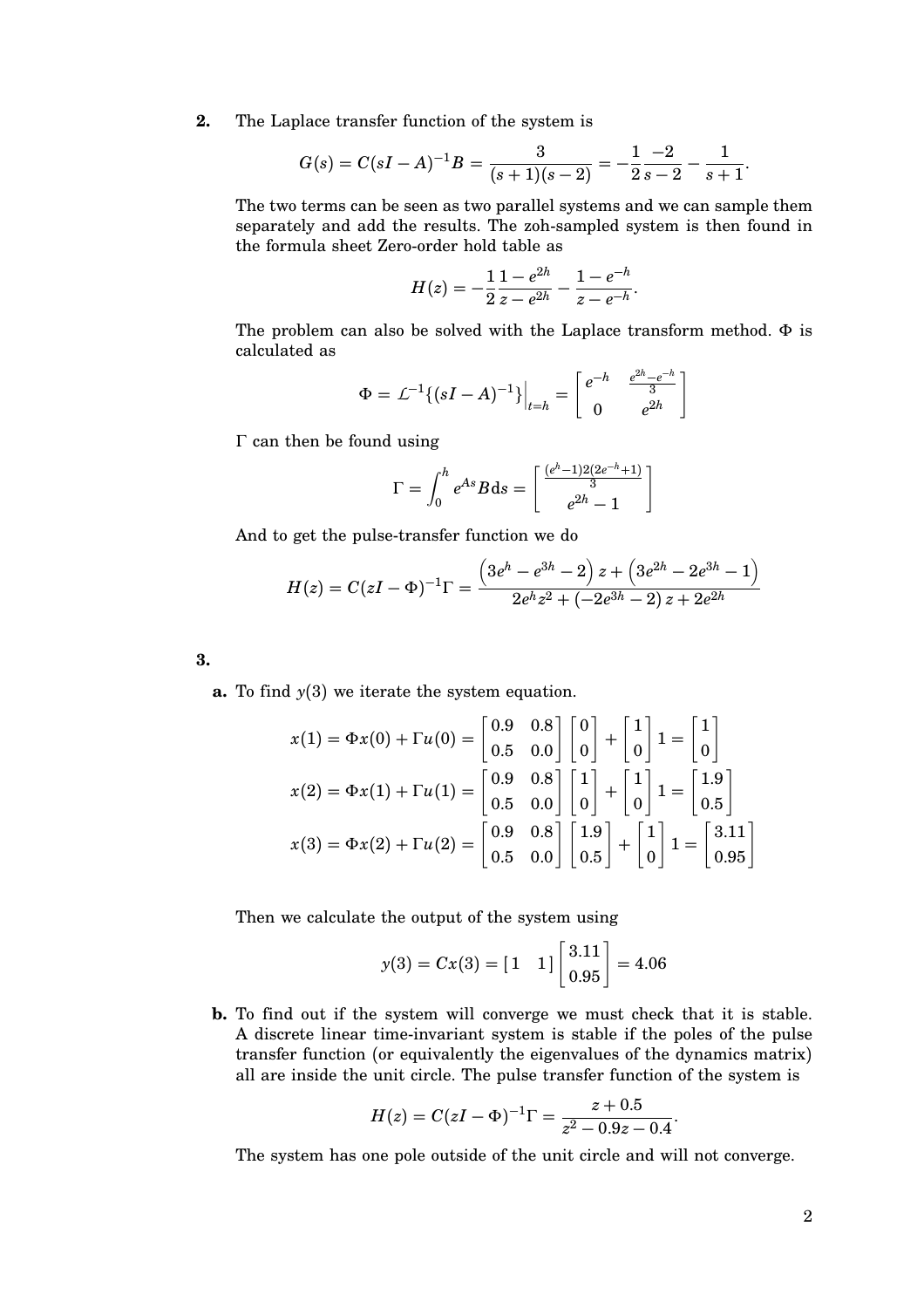- **4.**
	- **a.** The EDF schedulability condition is that the utilization

$$
U = \sum_{i} \frac{C_i}{T_i} \le 1.
$$

The current utilizations  $U_A = 0.7, U_B = 0.2$  and  $U_C = 0.4$  add up to  $U =$ 1.3, clearly not schedulable. Thus the utilization has to be lowered by 0.3. To reduce the utilization by ∆*U*, task *i* has to be made *N* times faster,

$$
N = \frac{C_i}{C_i'} = \frac{U_i}{U_i'} = \frac{U_i}{U_i - \Delta U}
$$

.

This means that task A has to be made 1.75 times or that task C has to be made 4 times faster. Since  $U_B < \Delta U$ , it is impossible to make the task set schedulable by just optimizing task B.

**b.** If we make  $T_C$  4 times longer, it has the same effect on the utilization as to make the code run 4 times faster.

**5.**

**a.** The parameters of the different matrices are given by round( $M \cdot 2^4$ ) where *M* is either  $Φ$ , Γ or *C*. Hence

$$
x(k+1) = \begin{bmatrix} 6 & 68 \\ 1 & 10 \end{bmatrix} x(k) + \begin{bmatrix} 16 \\ 32 \end{bmatrix} u(k)
$$
\n
$$
y(k) = \begin{bmatrix} 20 & 33 \end{bmatrix} x(k).
$$

**b.** Not a good choice! The approximated system is given by converting back to reals, i.e., by multiplying each parameter with  $2^{-4}$ . This gives

$$
x(k+1) = \begin{bmatrix} 0.375 & 4.25 \\ 0.0625 & 0.625 \end{bmatrix} x(k) + \begin{bmatrix} 1 \\ 2 \end{bmatrix} u(k)
$$

$$
y(k) = \begin{bmatrix} 1.25 & 2.0625 \end{bmatrix} x(k).
$$

The original system has poles in eig ( $\Phi$ ) = {0.015, 0.98}. The approximated system has poles in eig  $\left( \text{round} \left( \Phi \cdot 2^{4} \right) \cdot 2^{-4} \right) = \{-0.03, 1.03\}.$  Hence,  $n = 4$ makes the approximation unstable even though the original system was stable!  $n = 6$  is the smallest number which keeps stability of the system. So either one have to increase the word length to, e.g., 16 or one must transform the system into a state-space realization that is less sensitive to quantization errors.

**6.**

**a.** Writing the I-part in the time-domain we obtain

$$
I(t) = \frac{K}{T_i} \int_0^t e(\tau) d\tau
$$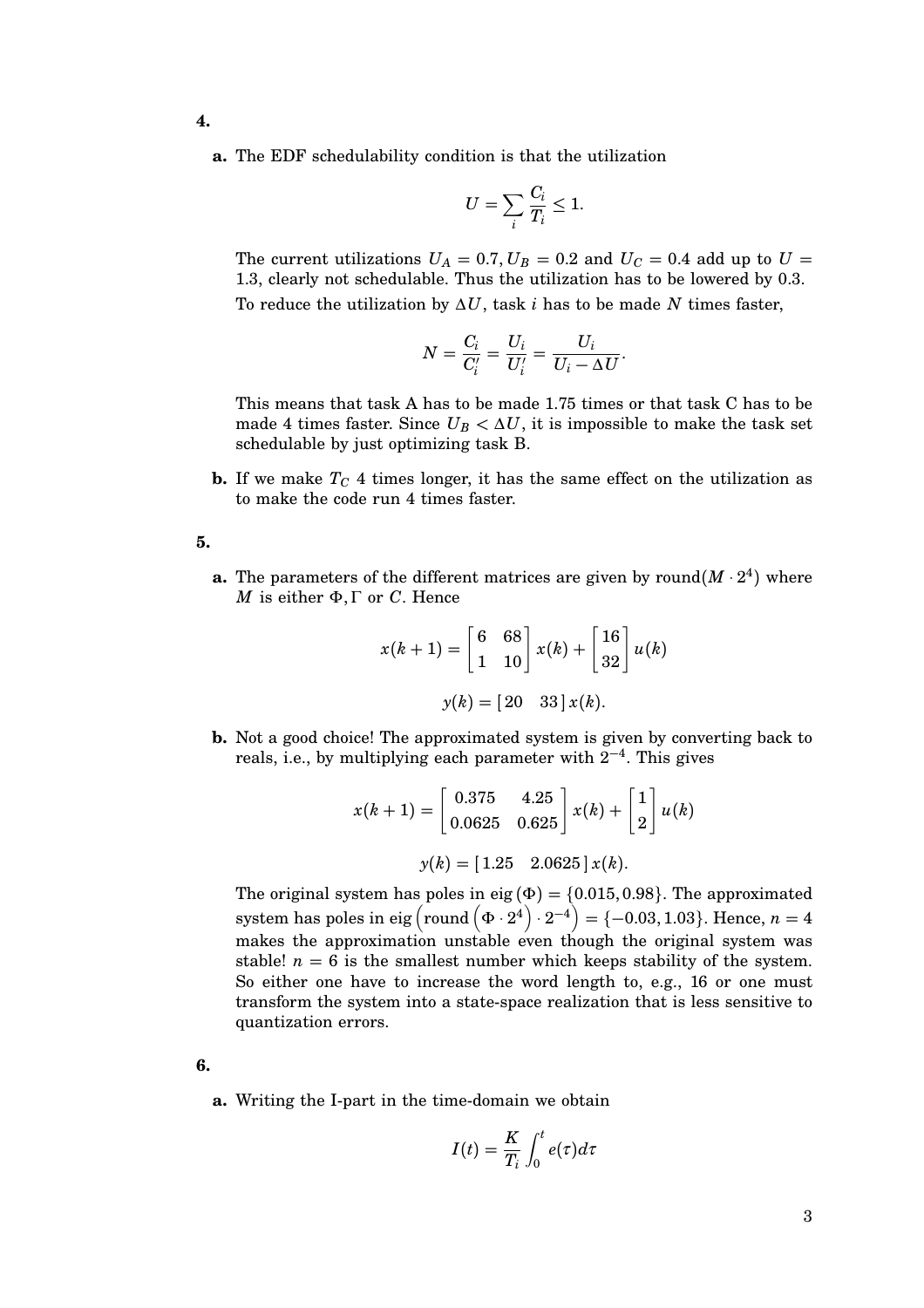Taking the derivate of this leads to

$$
\frac{dI}{dt} = \frac{K}{T_i}e(t)
$$

and

$$
\frac{I(kh) - I(kh - h)}{h} = \frac{K}{T_i}e(kh)
$$

from which one obtains the answer

$$
i(kh) = i(kh - h) + \frac{Kh}{T_i}e(kh)
$$

**b.** The result is obtained by substituting

$$
s' = \frac{2}{h} \frac{z-1}{z+1}
$$

in

$$
D(s')=-\frac{s'KT_dY(s)}{1+s'T_d/N}
$$

Doing this one obtains

$$
d(kh) = \frac{2T_d - Nh}{2T_d + Nh}d(kh - h) - \frac{2KNT_d}{2T_d + Nh}(y(kh) - y(kh - h))
$$

c. 
$$
y = yIn.get();
$$
  
\ne = yref - y;  
\ni = i + (K\*h/Ti)\*e;  
\nd = d - bd \* (y - yold);  
\nu = K\*Beta\*yref - K\*y + i + d;  
\nuOut.put(u);  
\nd = ad\*d;  
\nyold = y;

The precalculated constants ad and bd are updated when the controller parameters are updated as follows:

$$
ad = (2*Td - N*h)/(2*Td + N*h);
$$
  

$$
bd = 2*K*N*Td / (2*Td + N*h);
$$

The engineer has made the following misstakes:

- 1. The transition where the parallel tracks join will never be true. The condition should always be true.
- 2. The production of fire units is started but never stopped. There are different ways of stopping the production. You could for instance change the line

S ProduceFire = 1; to N ProduceFire;. Another possibility is to add an exit action in the same block that starts the production i.e., add the line

X ProduceFire =  $0$ . A third option is to end the production when 50 units are produced by adding S ProduceFire  $= 0$ ; to the step after the transition FireUnitsDone == 50.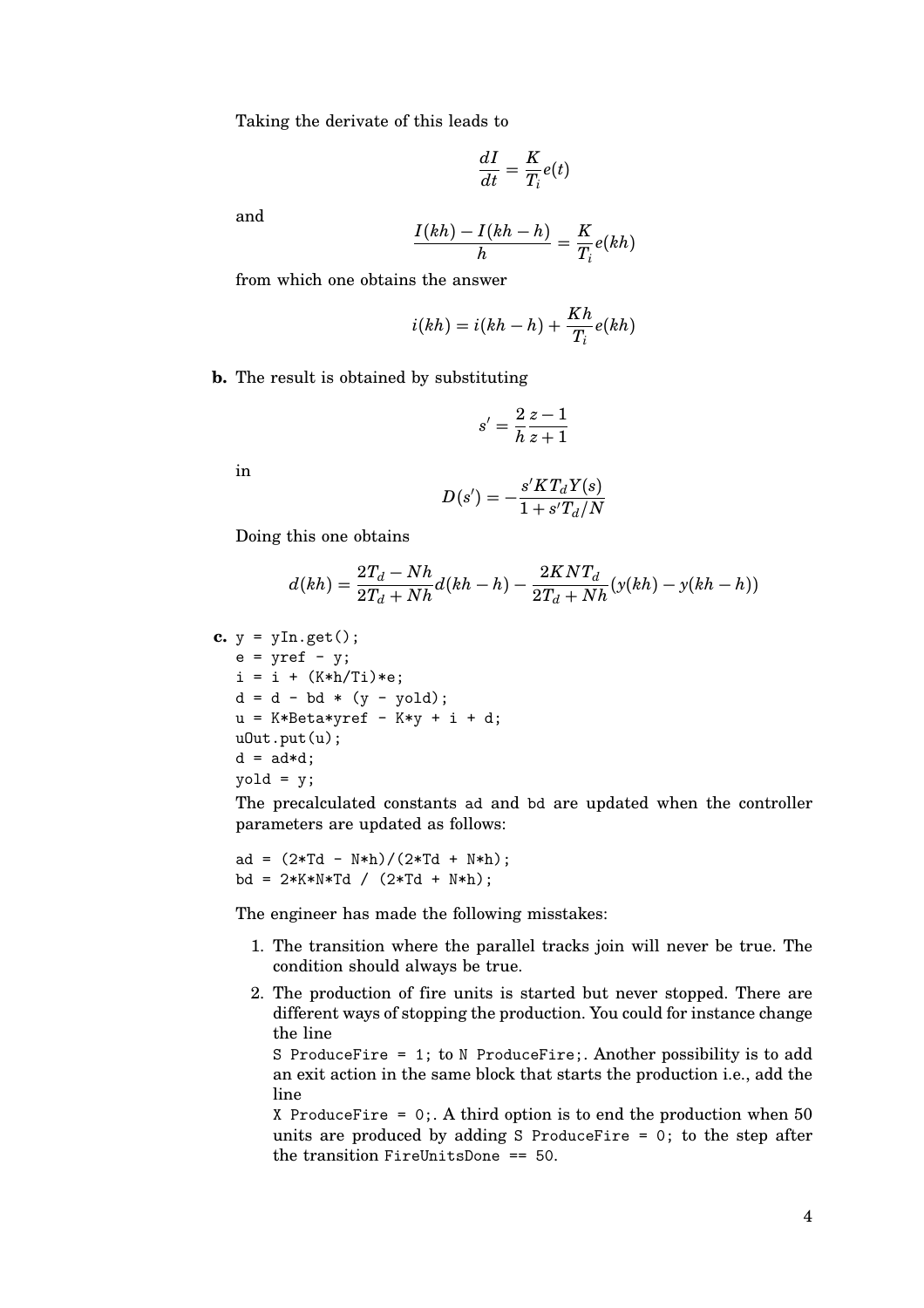- 3. The conditions for when to produce another batch and when to go back to the start should be switched. According to the conditions in the original diagram the system goes back to the initial step if Batches is less than ten.
- 4. The integer Batches needs to be reset in the inital step i.e, the line S Batches = 0; needs to be added to the inital step.
- **8.** The code does not support bumpless parameter changes when Beta is not equal to 1. When Beta $\neq 1$  then the control signal in stationarity, i.e., when the error is zero, is given by

$$
u=K(\beta y_{sp}-y)+I.
$$

When either K or Beta is changed the control signal before and after the change should be the same in order to avoid a bump in the control signal, i.e.,

$$
I_{new} + K_{new}(\beta_{new}y_{sp} - y) = I_{old} + K_{old}(\beta_{old}y_{sp} - y)
$$

This is the case if the I-part is updated as follows when K or Beta are changed:

$$
I_{new} = I_{old} + K_{old}(\beta_{old}y_{sp} - y) - K_{new}(\beta_{new}y_{sp} - y)
$$

This is obtained if the code is modified as follows. We update the integrator state in updateState whenever Beta is different from 1.

```
public class PI {
  private PIParameters p;
  private double I; // Integrator state
  private double v; // Desired control signal
  private double e; // Current control error
  private double yref; // Setpoint
  private double y; // Measurement value
  //Constructor
  public PI(String name) {
    PIParameters p = new PIParameters();
    p. Beta = 0.8;p.H = 0.1;p.integratorOn = false;
    p.K = 1.0;p.Ti = 0.0;p.Tr = 10.0;new PIGUI(this, p, name);
    setParameters(p);
    this.I = 0.0;
    this.v = 0.0;
    this.e = 0.0;
  }
```
public synchronized double calculateOutput(double y, double yref) {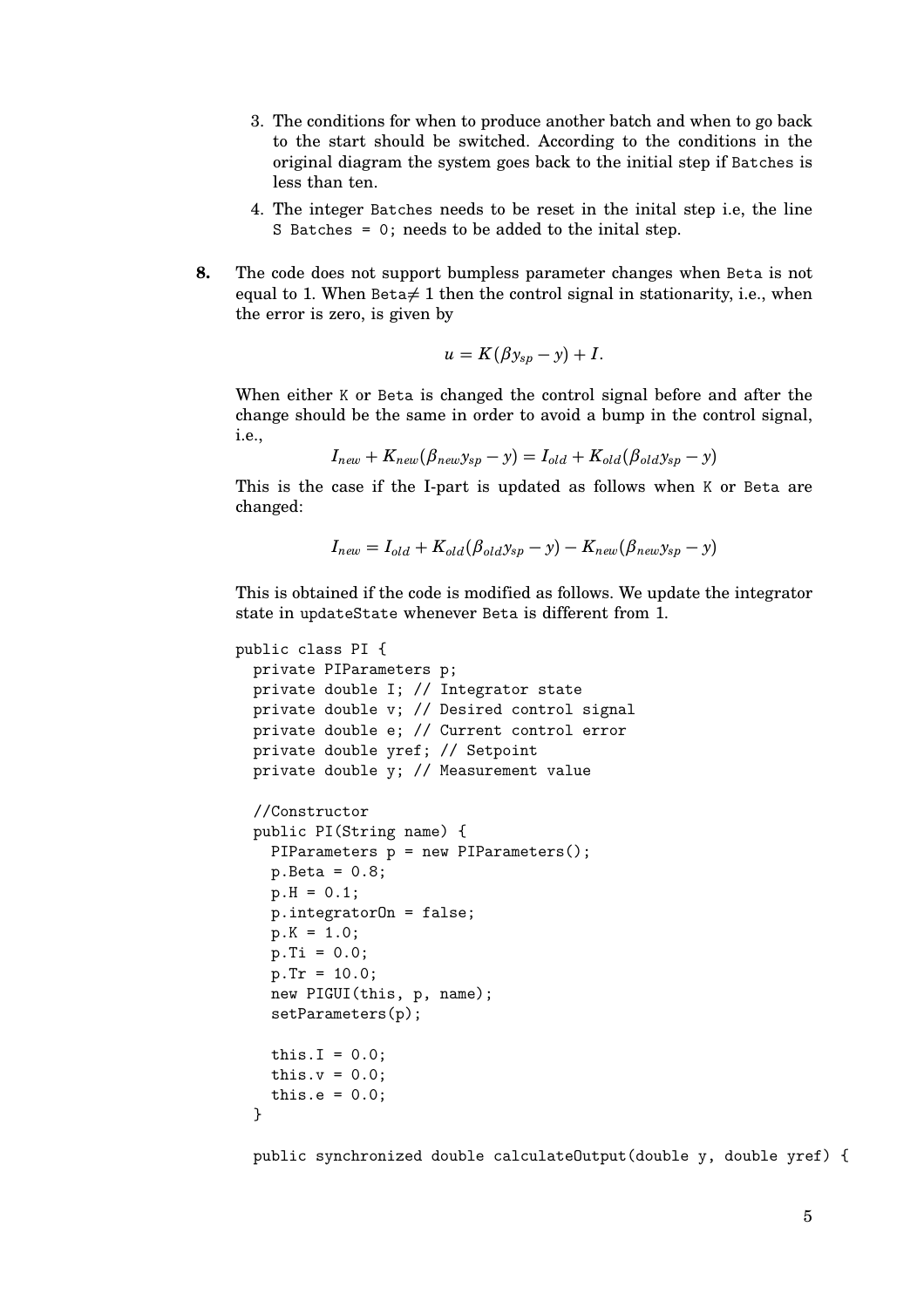```
this.yref = yref;
    this.y = y;
    this.e = yref - y;
    this.v = p.K * (p.Beta * yref - y) + I;return this.v;
  }
  public synchronized void updateState(double u) {
    if (p.integratorOn) {
      I = I + (p.K * p.H / p.Ti) * e + (p.H / p.Tr) * (u - v);} else {
      I = 0.0;}
  }
  public synchronized long getHMillis() {
    return (long)(p.H * 1000.0);
  }
  public synchronized void setParameters(PIParameters newP) {
    if ((p.Beta != 1) || (newP.Beta != 1)) {
      I = I + p.K*(p.Beta*yref-y) - newP.K*(newP.Beta*yref-y);}
    p = (PIParameters)newP.clone();
    if (!p.integratorOn) {
      I = 0.0;}
  }
}
```

```
9.
```
**a.** The implementation set weShouldRun to false and then the idea is that the Regul thread should set the control signal to 0 before it terminates. However, it is very possible that the Regul thread is terminated before it gets to do this.

A proper solution needs to ensure that

- The output must be set to 0 before the call to System.exit(0) is performed.
- It is should not be possible for a thread to set the control signal to something different once it has been set to 0
- **b.** The following implementation of the Regul thread solves the problem. It is, however, not the only solution.

public class Regul extends Thread { private PI inner = new PI("PI"); private AnalogIn analogInAngle; private AnalogOut analogOut;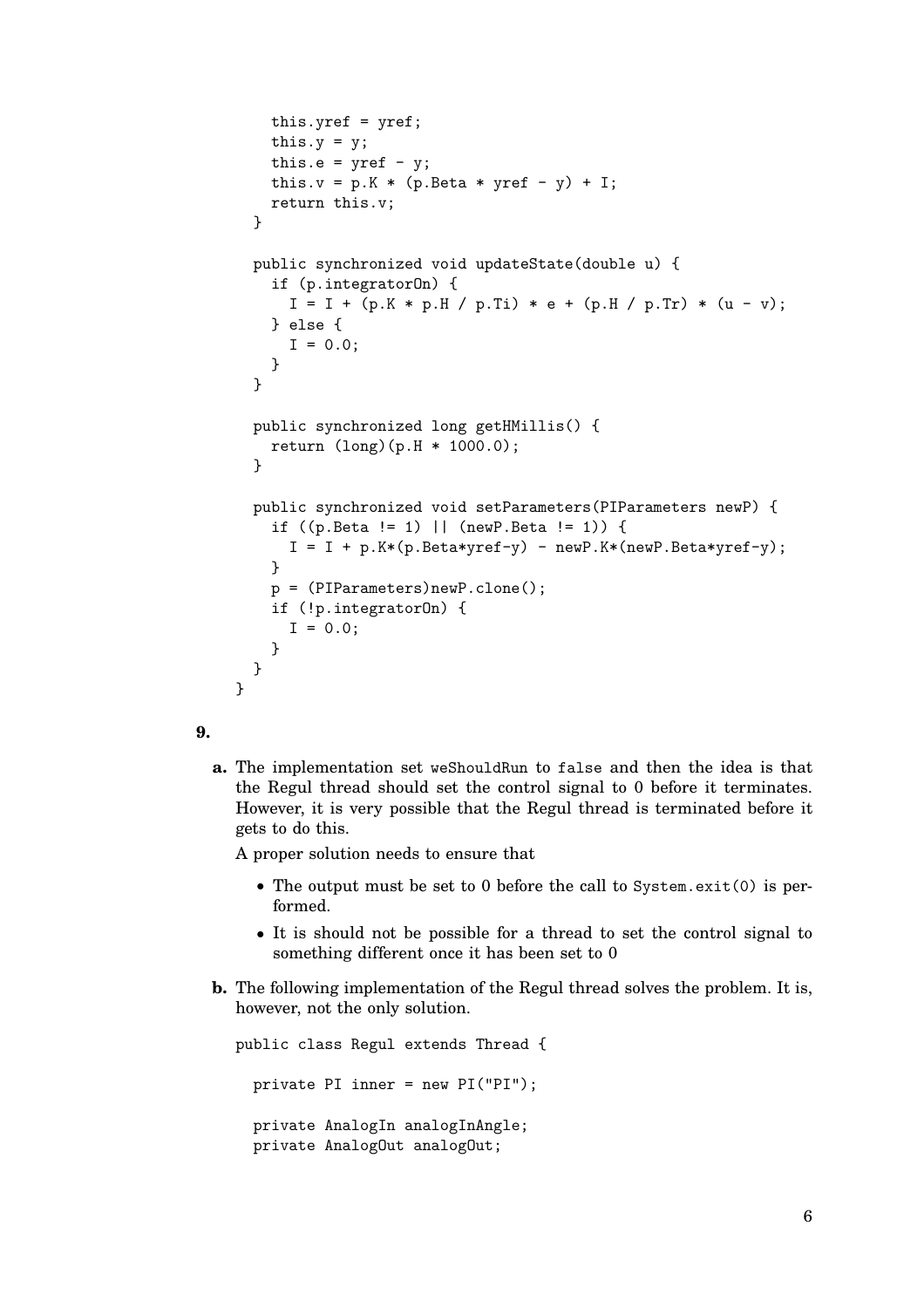```
private ReferenceGenerator referenceGenerator;
private OpCom opcom;
private int priority;
private volatile boolean weShouldRun = true;
private long starttime;
private Semaphore mutex; // Used for synchronization at shutdown
public Regul(int pri) {
  priority = pri;
 mutex = new Semaphore(1);
  try {
    analogInAngle = new AnalogIn(0);
    analogOut = new AnalogOut(0);} catch (IOChannelException e) {
    System.out.print("Error: IOChannelException: ");
    System.out.println(e.getMessage());
  }
}
// Called in every sample in order to send plot data to OpCom
private void sendDataToOpCom(double yref, double y, double u) {
// Omitted
}
// Called from OpCom when shutting down
public synchronized void shutDown() {
  weShouldRun = false;
 mutex.take();
  setOut(0);
}
public void run() {
  long duration;
  long t = System.currentTimeMillis();
  starttime = t;
  setPriority(priority);
  mutex.take();
  while (weShouldRun) {
    double u = 0.0:
    double y = 0.0;
    double yRef = 0.0;
    yRef = referenceGenerator.getRef();
    y = getIn(analogInAngle);
    synchronized (inner) {
```